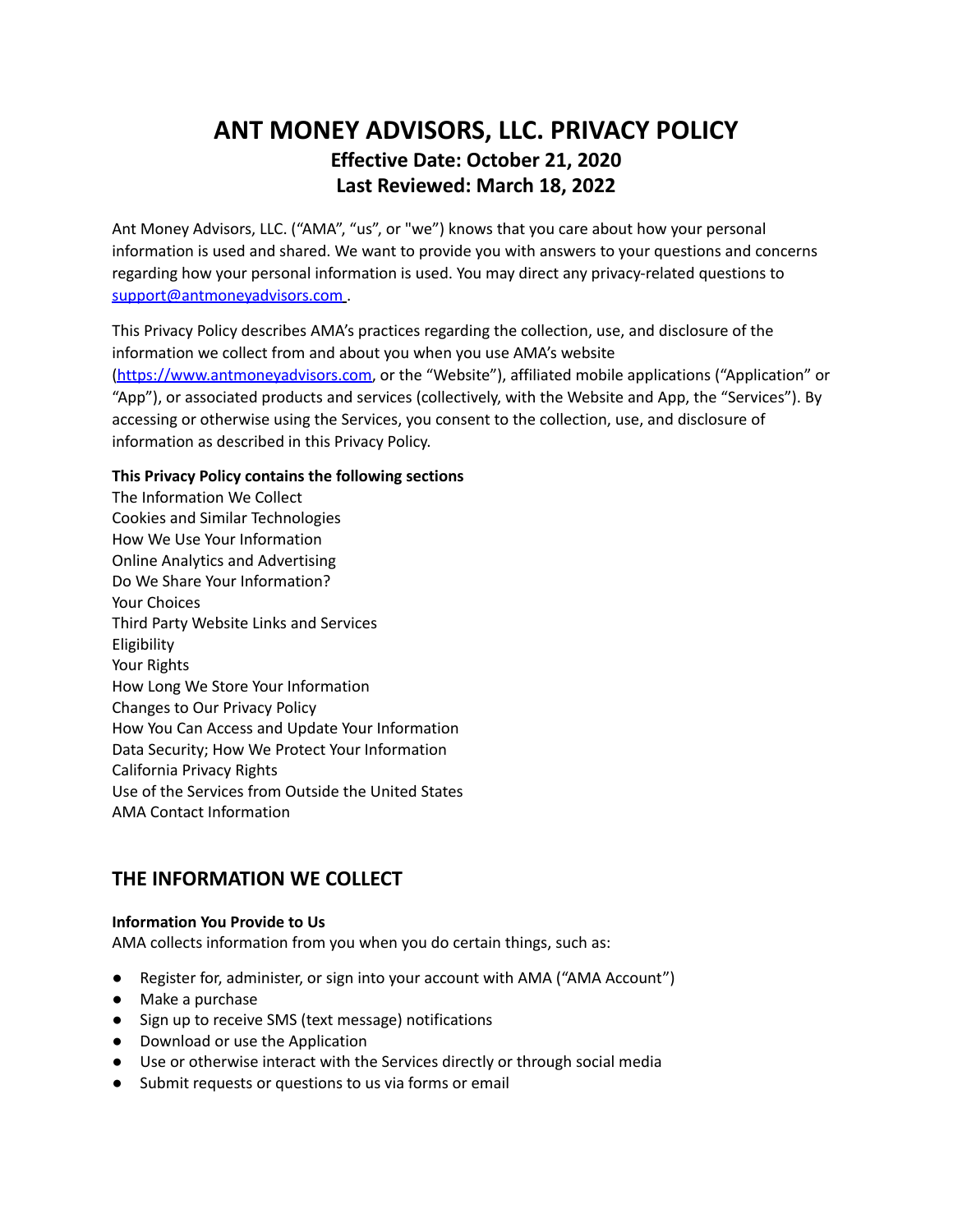● Communicate with us or have other dealings with us, including requests for customer support or technical assistance

### **Types of Information**

The types of information we collect will depend upon the Services you use, how you use them, and what you choose to provide. The types of data we collect directly from you may include:

- Name, address, telephone number, email address, date of birth, Social Security Number, and additional information collected for purposes of identity verification
- Optional information, including demographic information, or information that you elect to associate with your account (your "Profile Information")
- Whether you are a "politically exposed person," whether you are a "control person" (pursuant to FINRA Rule 3210), annual income range, total net worth, and other information as appropriate for our legitimate business needs.
- Any email requests or questions you submit to us
- User content including but not limited to emails, communications, and other information for publication or distribution to third parties.
- If you choose to link a personal bank account ("Bank Account") to your AMA Account within the Services, we will also request information from you such as your login credentials for those accounts and other financial data and documents that we receive from the financial institution.

#### **Information We Automatically Collect**

When you use the Services, we may automatically collect certain information as described in this Section. As discussed further below, we and our service providers (which are third party companies that work on our behalf to provide and enhance the Services) use a variety of technologies, including cookies and similar tools, to assist in collecting this information.

### **Log Files**

When you use the Services, our servers automatically record certain information in server logs. These server logs may include information such as your web request, Internet Protocol ("IP") address, browser type and settings, referring / exit pages and URLs, number of clicks and how you interact with the Services, metadata associated with uploaded Content, domain names, landing pages, pages viewed or moused-over, mobile carrier, date and time stamp information, and other such information.

#### **Device Identifiers**

When you access the Services using a computer or mobile device, we may collect specific device information, including, but not limited to, your IDFA, and other unique device identifiers. We also collect information such as the type of device you are using, its operating system, and mobile network information, which may include your mobile phone number. We may associate this device identifier with your AMA Account and will use data associated with your device identifier to customize our Services to your device and to analyze any device-related issues. We may also gather information from your device to assist us with cross-device tracking, as described further below.

#### **Location Information**

We may collect different types of information about your location, including general information (e.g., IP address, zip code) and more specific information (e.g., GPS-based functionality on mobile devices used to access the Services), and may use that information to customize the Services with location-based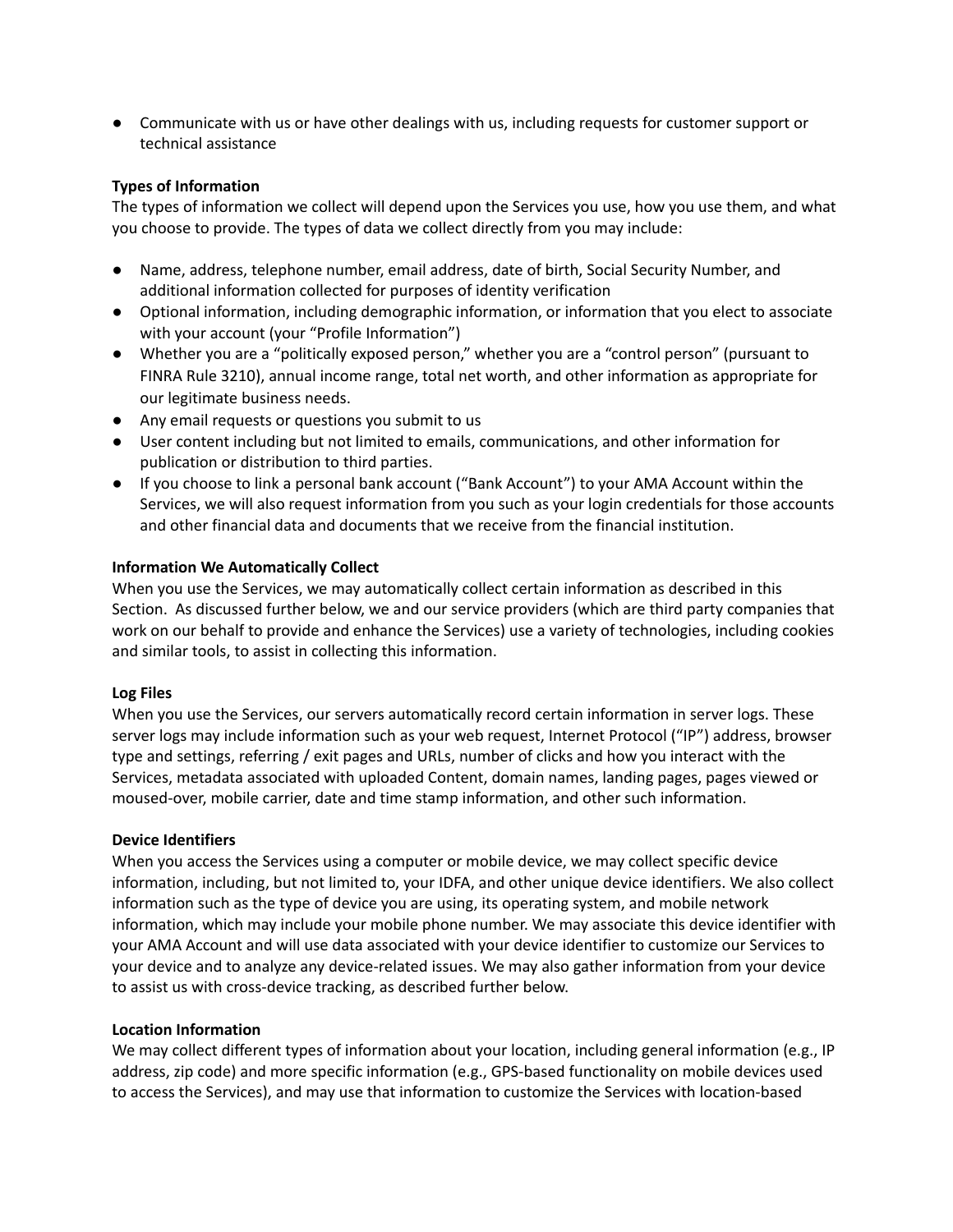information, advertising, and features. For example, if your IP address indicates an origin in Los Angeles, the Services may be customized with Los Angeles-specific information and advertisements. If you access the Services through a mobile device and you do not want your device to provide us with location-tracking information, you can disable the GPS or other location-tracking functions on your device, provided your device allows you to do this. See your device manufacturer's instructions for further details. Even if you disable this, we may make certain assumptions about your location from your IP Address, or other information related to your use of the Services.

### **Information We Collect from Third-Party Integrations**

If you choose to use third-party integrations through the Services, such as our transaction partners, such providers may allow us and our service providers to have access to and store additional information about your interaction with those services and platforms as it relates to use of the Services. As part of its Services to you, AMA monitors and analyzes all of your shared data.

### **Information We Collect from Affiliates and Non-Affiliated Third Parties**

AMA may receive additional information about you, such as demographic information, from third parties, such as business partners, marketers, researchers, analysts, and other parties that we may use to supplement the information that we collect directly from you.

AMA uses Plaid Inc. ("Plaid") to link your Bank Account to your AMA Account. At which time, AMA may also receive information about you and your Bank Account from the financial institution holding your Bank Account as necessary to provide the Services to you. By using the Services, you agree to your personal and financial information being transferred, stored, and processed by Plaid in accordance with the Plaid end user [privacy](https://plaid.com/legal/#end-user-privacy-policy) policy.

### **Collection of Information Across Devices**

Sometimes, we may use the information we collect - for instance, usernames, IP addresses and unique mobile device identifiers - to locate or try to locate the same unique users across multiple browsers or devices (such as smartphones or tablets), or work with service providers that do this, in order to provide you with a seamless experience across devices.

## **COOKIES AND SIMILAR TECHNOLOGIES**

To collect the information in the "Information We Automatically Collect" section above, we and our service providers use Internet server logs, cookies, tags, SDKs, tracking pixels, and other similar tracking technologies. A web server log is a file where website activity is stored. An SDK is a section of code that we embed in our applications and software to allow third parties to collect information about how users interact with the Services. A cookie is a small text file that is placed on your computer or mobile device when you visit a site, that enables us to: (i) recognize your computer; (ii) store your preferences and settings; (iii) understand which web pages of the Services you have visited; (iv) enhance your user experience by delivering and measuring the effectiveness of content and advertising tailored to your interests; (v) perform analytics; and (vi) assist with security and administrative functions. Tracking pixels (sometimes referred to as web beacons or clear GIFs) are tiny electronic tags with a unique identifier embedded in websites, online ads and/or email, and that are designed to provide usage information like ad impressions or clicks, email open rates, measure popularity of the Services and associated advertising,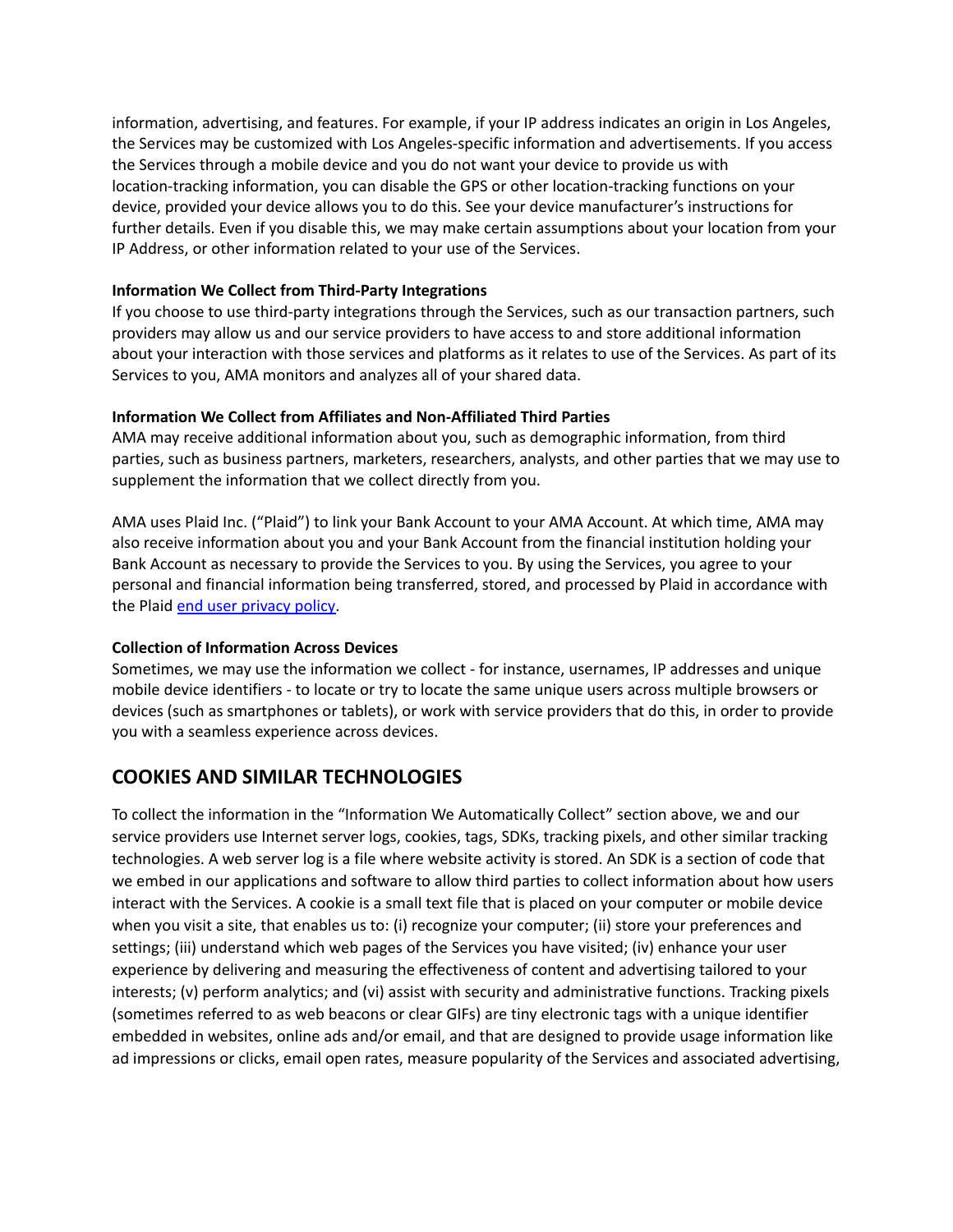and to access user cookies. As we adopt additional technologies, we may also gather information through other methods.

Most browsers automatically accept cookies, but you can modify your browser setting to decline cookies by visiting the Help portion of your browser toolbar (e.g., Internet Explorer; Google Chrome; Mozilla Firefox; or Apple Safari). If you choose to decline cookies, please note that you may not be able to sign in, customize, or use some of the interactive features of the Services. Flash cookies operate differently than browser cookies, and cookie management tools available in a web browser will not remove Flash cookies. To learn more about how to manage Flash cookies, you can visit the Adobe [website](http://helpx.adobe.com/flash-player/kb/disable-local-shared-objects-flash.html) and make changes at the Global [Privacy](http://www.macromedia.com/support/documentation/en/flashplayer/help/settings_manager02.html) Settings Panel.

## **HOW WE USE YOUR INFORMATION**

### **Use**

We use your information (including any information that we collect, as described in this Privacy Policy) for various purposes depending on the types of information we have collected from and about you and the specific AMA Services you use, including, but not limited to:

- Provide you the services, such as maintaining your account, sending you service-related announcements, and fulfilling our regulatory and legal obligations
- Provide the customer support you have requested
- Process transactions and send notices about your transactions, your account, tax purposes, or your network activity
- Compare information for accuracy and verification purposes
- Respond to your request for information and provide you with more effective and efficient customer service
- for troubleshooting problems and detecting and protecting against error, fraud, or other criminal activity
- Provide you with product and service updates that we are offering
- Provide you with service notifications via email and within the Services based on your notification selections
- Synthesize and derive insights from your use of the Services to help us better understand your interests and needs, and improve the services
- Protect our Services and our users
- Enforce the legal terms that govern your use of the Services

### **User Content**

The Services may permit you to submit content, send emails and other communications, and provide other information for publication or distribution to third parties (collectively, "User Content"). AMA may view and share your User Content for any reason, including: (i) to maintain, provide and improve the Service; (ii) to resolve a support request from you; (iii) if we have a good faith belief, or have received a complaint alleging, that such Content is in violation of our Investment Advisory Agreement; (iv) as reasonably necessary to allow AMA to comply with or avoid the violation of applicable law or regulation; or (v) to comply with a valid legal subpoena, request, or other lawful process. We may also analyze your User Content in order to better understand the manner in which our Service is being used.

### **Combined Information**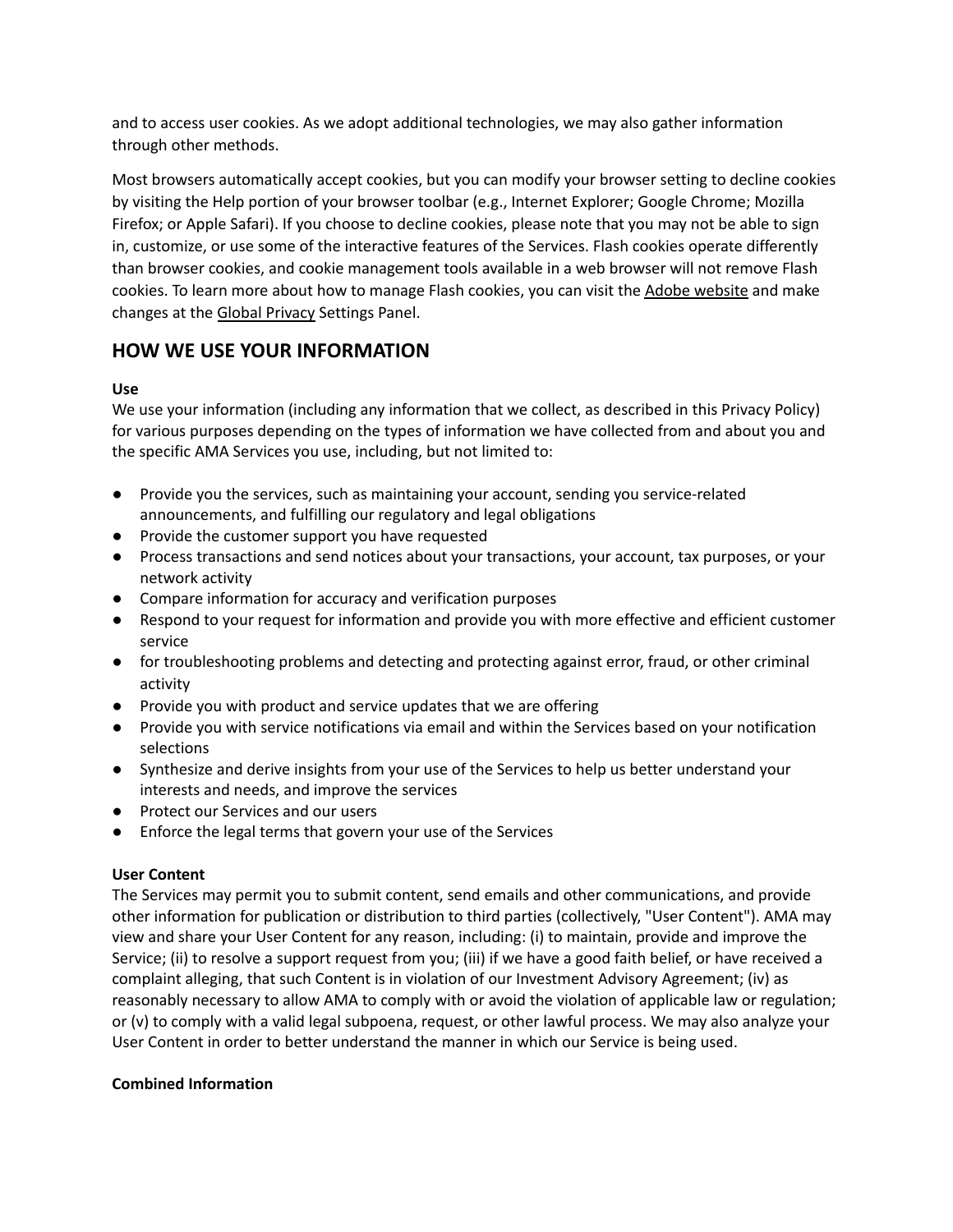For the purposes discussed in this Policy, we may combine the information that we collect through the Services with information that we receive from other sources, both online and offline, and use such combined information in accordance with this Policy.

#### **De-Identified and Aggregated Information**

We may de-identify and aggregate information collected through the Services from our subscribers so that such information can no longer be linked to you or your device. We may (i) monetize this information collected as survey data or market share data, and (ii) use it for purposes of market or scientific research.

### **ONLINE ANALYTICS AND ADVERTISING**

### **Analytics**

We use third-party web analytics services on our Services to collect and analyze some of the information discussed above, and to engage in auditing, research or reporting. The information (including your IP address) collected by various analytics technologies described in the "Cookies and Similar Technologies" section will be disclosed to or collected directly by these service providers, who use the information to evaluate your use of the Services, including by noting the third-party website from which you arrive, analyzing usage trends across AMA websites and mobile devices, assisting with fraud prevention, and providing certain features to you.

If you receive email from us, we may use certain analytics tools to capture data, such as when you open our message or click on any links or banners our email contains. This data allows us to gauge the effectiveness of our communications and marketing campaigns.

### **Online Advertising**

Third parties or affiliates may administer AMA banner advertising programs and other online marketing on non-AMA websites and services. To do so, these parties may set and access first-party cookies delivered from an AMA domain, or they may use third-party cookies or other tracking mechanisms. For example, a third-party provider may use the fact that you visited the AMA website to target online ads (retargeted ads) for AMA services to you on non-AMA websites or across mobile apps. Or a third-party ad network might collect information on the Services and other websites to develop a profile of your interests and target advertisements to you based on your online behavior (retargeted ads). These parties that use these technologies may offer you a way to opt out of ad targeting as described below. You may receive retargeted ads on your computer through a web browser.

If you are interested in more information about tailored browser advertising and how you can generally control cookies from being put on your computer to deliver tailored advertising, you may visit the Network [Advertising](http://www.aboutads.info/choices/) Initiative's Consumer Opt-Out link, the Digital Advertising Alliance's Consumer [Opt-Out](http://www.aboutads.info/choices/) link, or TRUSTe's [Advertising](http://preferences-mgr.truste.com/) Choices Page to opt-out of receiving tailored advertising from companies that participate in those programs. To opt out of Google Analytics for display advertising or customize Google display network ads, you can visit the Google Ads [Settings](https://support.google.com/ads/answer/2662922?hl=en) page. Please note that we do not control any of the above opt-out links or whether any particular company chooses to participate in these opt-out programs. We are not responsible for any choices you make using these mechanisms or the continued availability or accuracy of these mechanisms.

#### **California Do-Not-Track Disclosure Requirements**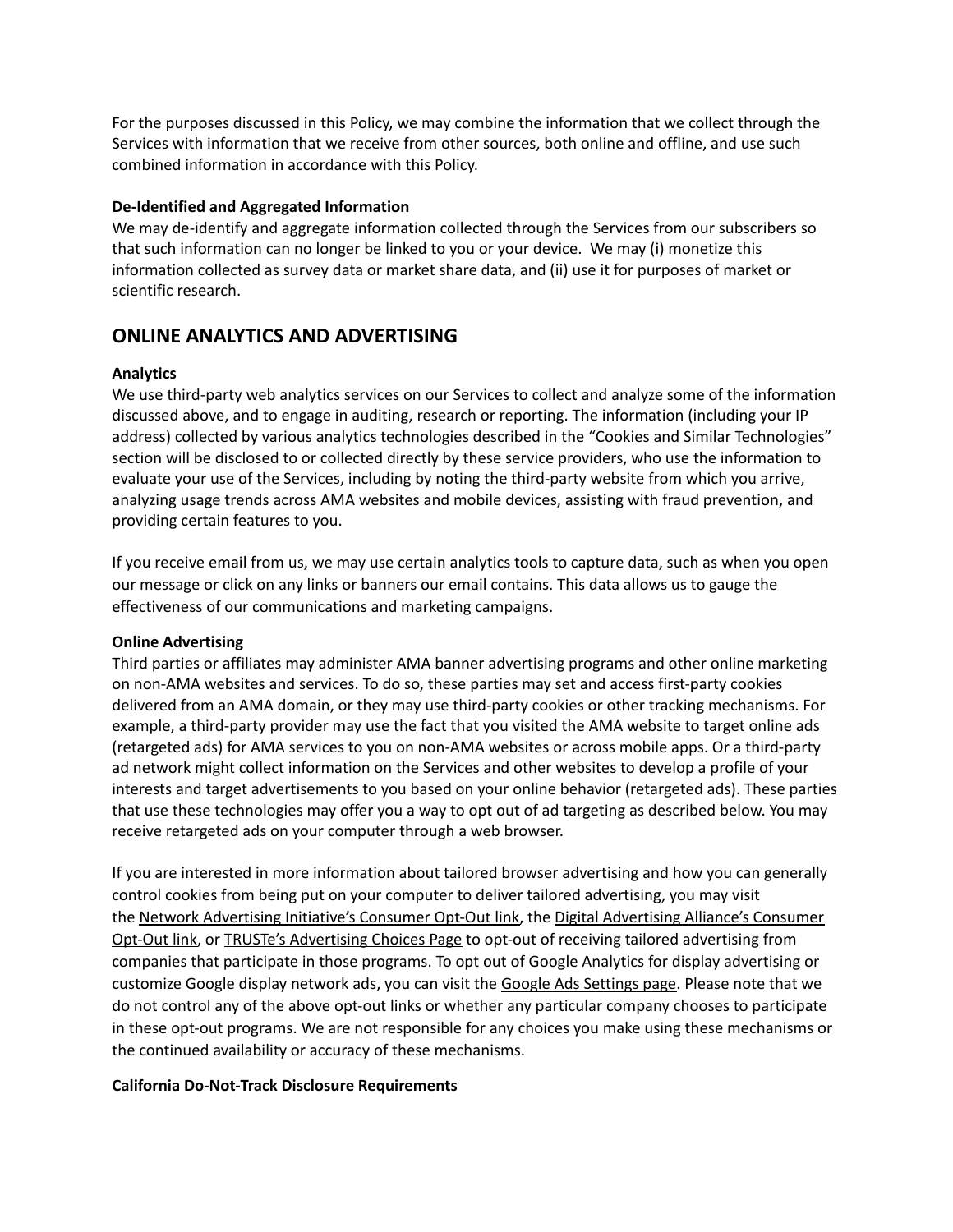We are committed to providing you with meaningful choices about the information collected on our Services for third-party purposes, and that is why we provide above the Network Advertising Initiatives Consumer Opt-out link, Digital Advertising Alliances Consumer Opt-Out Link, TRUSTe's Advertising Choices page, the Google opt-out link. However, we do not recognize or respond to browser-initiated Do Not Track signals, as the Internet industry is currently still working on Do Not Track standards, implementations and solutions.

### **DO WE SHARE YOUR INFORMATION?**

### **Affiliates and Subsidiaries**

We may share your information with our affiliated entities such as subsidiaries. Affiliated entities are entities that we legally control (by voting rights) or that control us.

#### **Service Providers**

We may provide access to or share your information with select third parties who perform services on our behalf. These third parties provide a variety of services to us, including without limitation, billing, customer service, data storage, security, fraud prevention, payment processing through the Automated Clearing House Network, and legal services.

#### **Legal Process**

We may disclose your information in response to any subpoenas, court orders, or other legal process we receive, or to establish or exercise our legal rights or to defend against legal claims.

#### **Investigations**

We may disclose your information when we believe in good faith that such disclosure is appropriate in order to investigate, prevent, or take action regarding possible illegal activities, suspected fraud, situations involving potential threats to the physical safety of any person, violations of this Privacy Policy or the Investment Advisory Agreement for the Services you accessed, and/or to protect the rights and property of AMA, our employees, users, and the public. This may involve the sharing of your information with law enforcement, government agencies, courts, and/or other organizations.

### **Third-Party Integrations**

When you initiate a connection with a third-party integration through the Services, we will share information about you that is required to enable your use of the third-party integration through the Services.

### **Business Transfers**

If the ownership of all or substantially all of our business changes, we may transfer your information to the new owner so that the Services can continue to operate. In such case, your information would remain subject to the promises and commitments contained in this Privacy Policy until such time as this Privacy Policy is updated or amended by the acquiring party upon notice to you. If such transfer is subject to additional mandatory restrictions under applicable laws, AMA will comply with such restrictions.

### **De-Identified and Aggregated Information**

As stated above, we may share and monetize De-Identified and Aggregated Information collected as survey data or market research from our subscribers.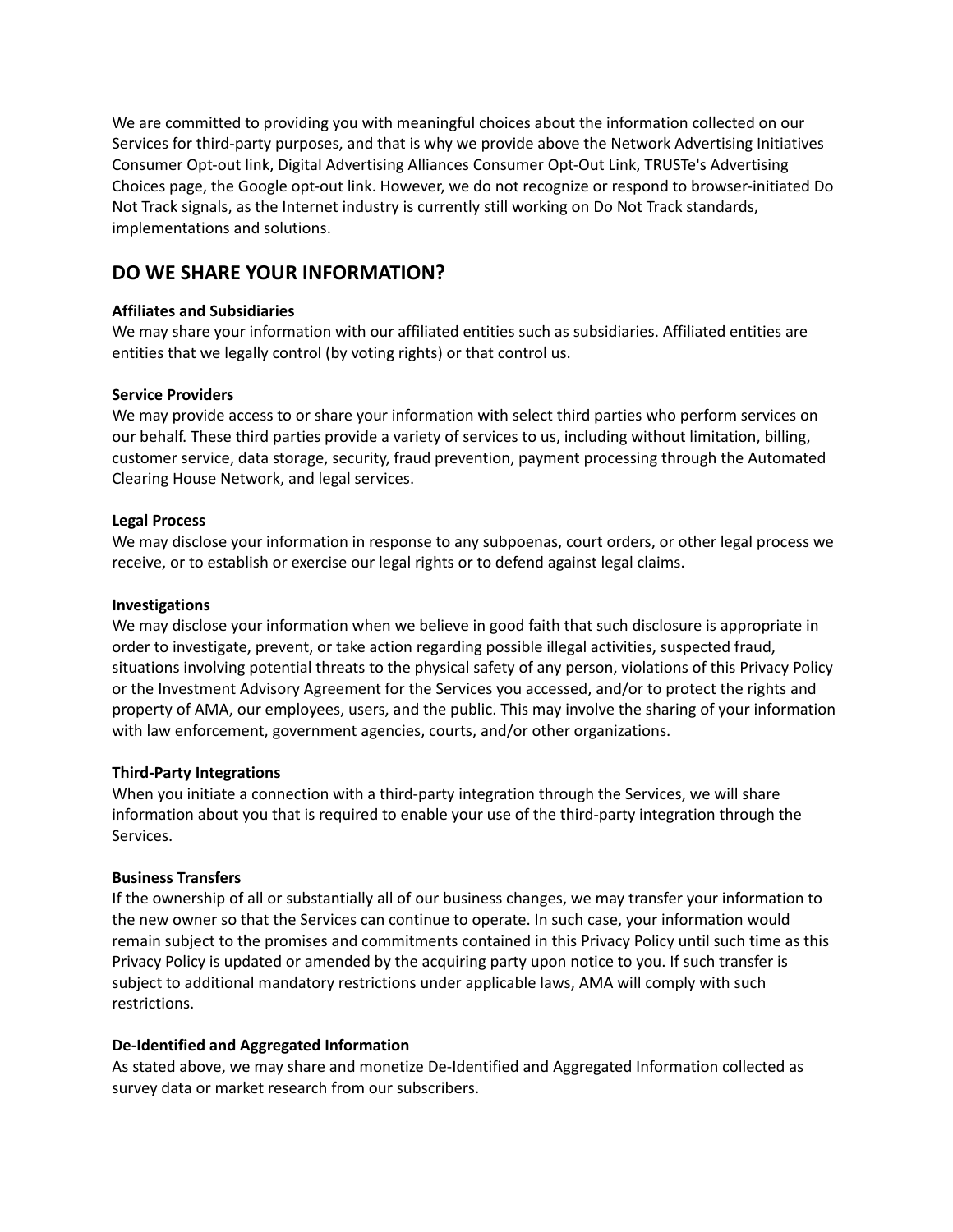### **Consent**

We may also disclose your information to third parties with your prior consent.

## **YOUR CHOICES**

We provide you with a number of choices with respect to the information we collect and use as discussed throughout this Privacy Policy. For example, you may instruct us not to use your contact information to contact you by email, postal mail or phone regarding products, services, promotions and special events that might appeal to your interests by contacting us. In email messages, you can also opt out by following the instructions located at the bottom of such emails. Please note that, regardless of your request, we may still use and share certain information as permitted by this Privacy Policy or as required by applicable law. For example, you may not opt out of certain operational or service-related emails, such as those reflecting our relationship or transactions with you.

### **THIRD PARTY LINKS AND SERVICES**

The Services contain links to third-party apps or websites or services, and also contain third-party integrations. If you choose to use these, you may disclose your information not just to those third parties, but also to their users and the public more generally depending on how their services function. Because these third-party websites and services are not operated by AMA, AMA is not responsible for the content or practices of those websites or services. The collection, use, and disclosure of your personal and other information will be subject to the privacy policies of the third-party websites or services, and not this Policy. We urge you to read the privacy and security policies of these third parties.

### **ELIGIBILITY**

The Services are not intended for any individuals under the age of 13. AMA is directed to children ages 13 to 18 and adults over the age of 18, therefore we do not knowingly collect or receive Personal Information directly from children under the age of 13.

If a user submitting personal information is suspected of being younger than 13 years of age, AMA will require the user to close his or her account and will not allow the user to continue using our Services. We will also take steps to delete the information as soon as possible. Please notify us if you know of any individuals under the age of 13 using our Services so we can take action to prevent access to our Services.

Notwithstanding the above, if an AMA Account that is governed by the *Uniform Gifts to Minors Act* or the *Uniform Transfers to Minors Act* that is for the benefit of a child under the age of 13 is established, only the parent or legal guardian establishing the account provides Personal Information to us necessary to establish the account for the child under the age of 13. Subsequent to the creation of the account, we will only collect and use Personal Information from the parent or legal guardian related to the child for the limited purpose of providing the Services, and except as set forth in this Privacy Policy, information collected from the parent or legal guardian about any child under the age of 13 will not be shared with third parties for any purpose while the child remains under the age of 13.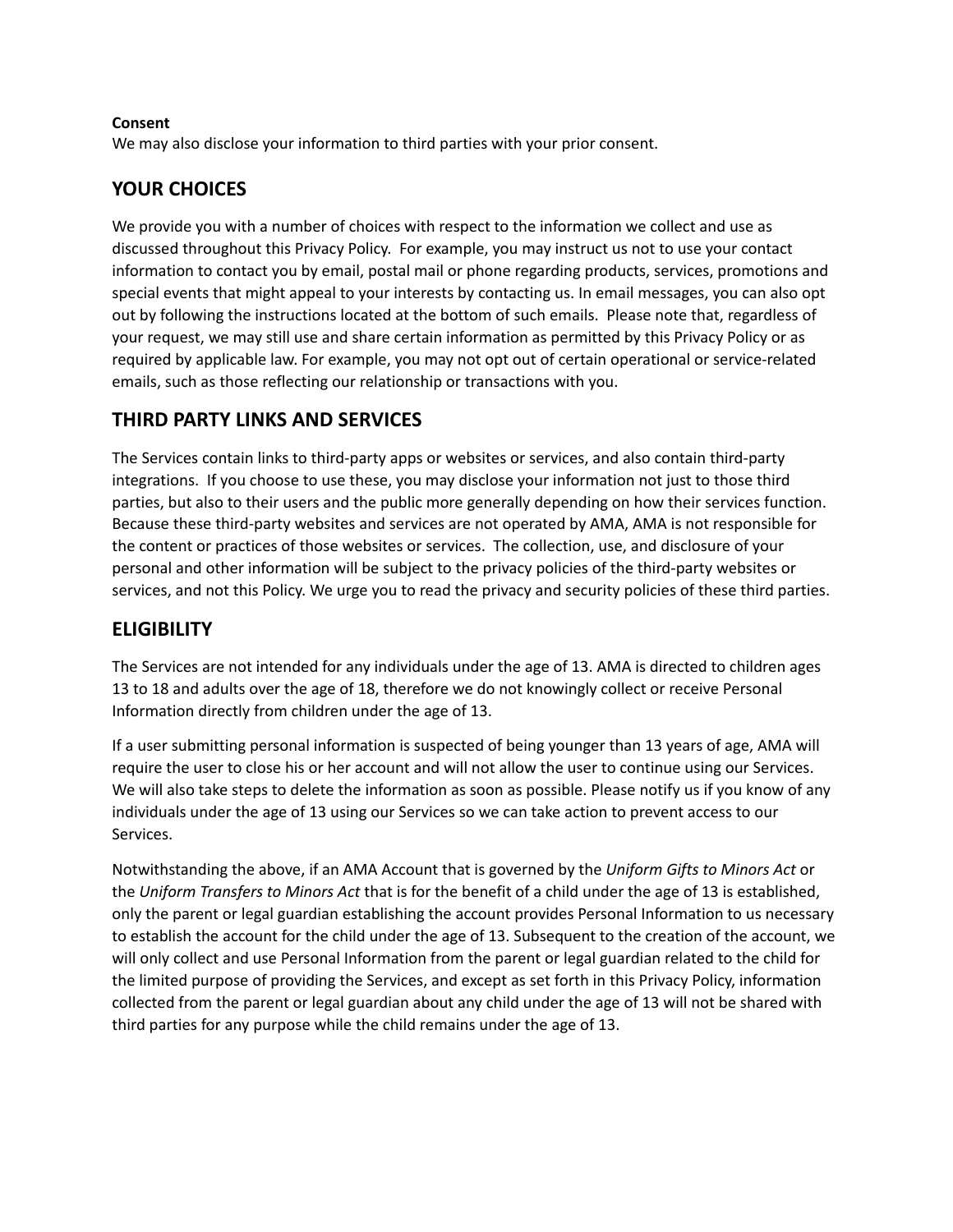# **YOUR RIGHTS**

If you want to learn more about the information collected through the Services, or if you would like to access or modify your information and/or request deletion of information we collect about you, or restrict or object to the processing of your information, please contact us using the contact information below.

Where you have provided consent, you may withdraw your consent at any time, without affecting the lawfulness of the processing that was carried out prior to withdrawing your consent.

## **HOW LONG WE STORE YOUR INFORMATION**

We will retain your information for the period necessary to fulfill the purposes outlined in this Policy unless a longer retention period is required or permitted by law.

# **CHANGES TO OUR PRIVACY POLICY**

We reserve the right to amend this privacy notice at our discretion and at any time. When we make material changes to this privacy notice, we will provide prior notice by email and post the updated notice on the website and update the notice's effective date. YOUR CONTINUED USE OF OUR SERVICES FOLLOWING THE POSTING OF CHANGES CONSTITUTES YOUR ACCEPTANCE OF SUCH CHANGES.

# **HOW YOU CAN ACCESS AND UPDATE YOUR INFORMATION**

To access, review, update and/or delete certain user profile information, you may update and/or delete certain user profile information by logging into the Website or App and updating your AMA Account. Please remember, however, if we have already disclosed some of this user profile information to third parties, we cannot force the deletion or modification of any such user profile information by the parties to whom we have made those disclosures. To update information that cannot be changed via the Website or App, please contact us at [support@antmoneyadvisors.com](mailto:support@antmoneyadvisors.com).

# **DATA SECURITY; HOW WE PROTECT YOUR INFORMATION**

We will implement reasonable and appropriate security procedures consistent with prevailing industry standards to protect information from unauthorized access by physical and electronic intrusion. Unfortunately, no data transmission over the Internet or method of data storage can be guaranteed 100% secure. Therefore, while we strive to protect your information by following generally accepted industry standards, we cannot ensure or warrant the absolute security of any information you transmit to us or archive at this site. If you have any questions about how we protect your information, you can contact us at [support@antmoneyadvisors.com.](mailto:support@antmoneyadvisors.com)

# **CALIFORNIA PRIVACY RIGHTS**

California law permits users who are California residents to request and obtain from us once a year, free of charge, a list of the third parties to whom we have disclosed their personal information (if any) for their direct marketing purposes in the prior calendar year, as well as the type of personal information disclosed to those parties. If you are a California resident and would like to request this information, please submit your request in an email to [support@antmoneyadvisors.com](mailto:support@antmoneyadvisors.com).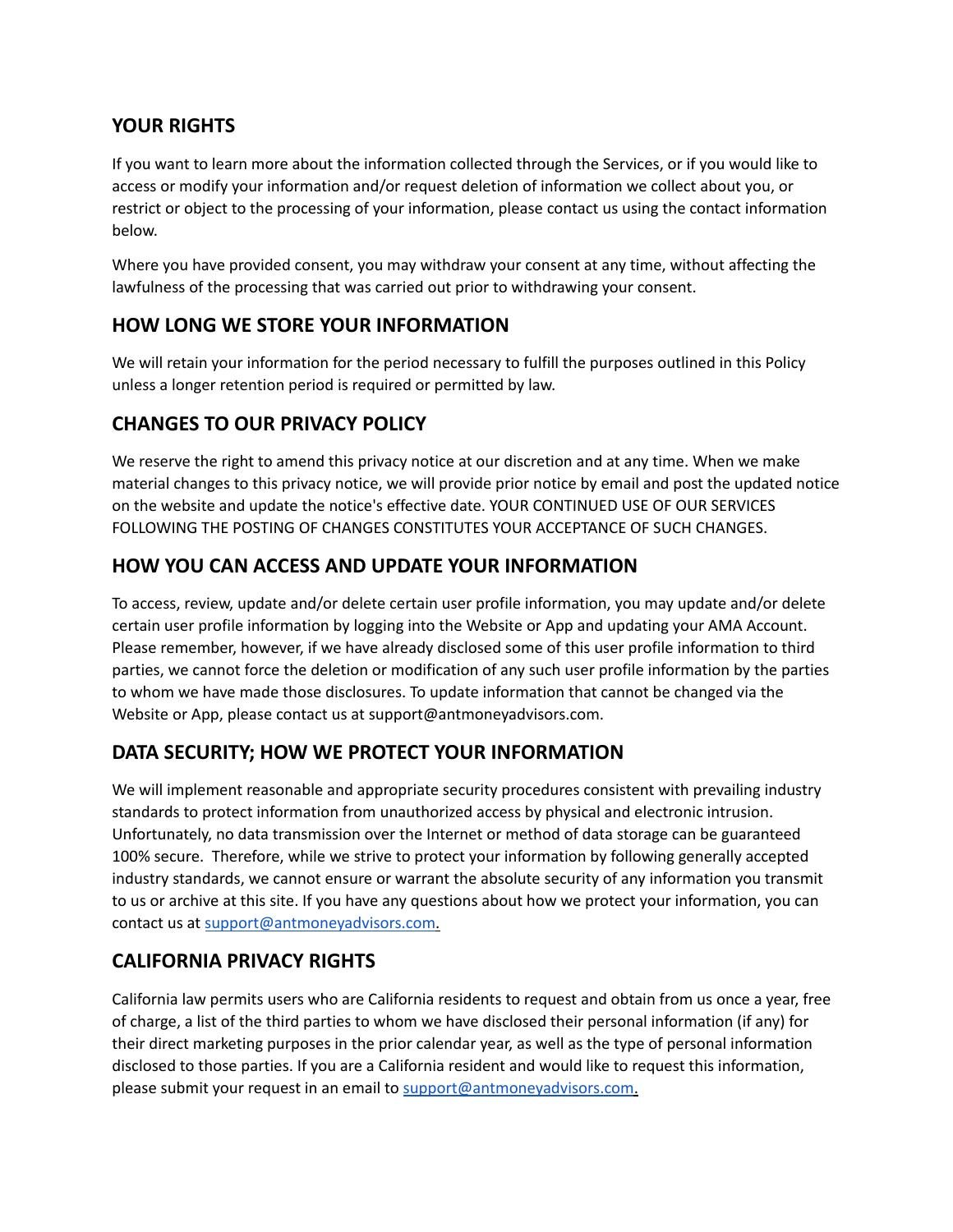Additionally, California law permits residents under the age of 18 who are registered users with us to request and obtain removal of content or information they have publicly posted on our Services. To make such a request, please send an email with a detailed description of the specific content or information to [support@antmoneyadvisors.com](mailto:support@antmoneyadvisors.com). Please be aware that such a request does not ensure complete or comprehensive removal of the content or information you have posted and that there may be circumstances in which the law does not require or allow removal even if requested.

# **USE OF THE SERVICES FROM OUTSIDE THE UNITED STATES**

The Services are provided, supported, and hosted in the United States and are governed by United States law and the laws of the applicable states within the United States. If you are using the Services from outside the United States, please be aware that your information may be transferred to, stored and processed in the United States where our servers are located and our databases are operated. The data protection and other laws of the United States might not be as comprehensive as those in your country. By using the Services, you consent to your information being transferred to our facilities and to the facilities of those third parties with whom we share it as described in our Privacy Policy.

# **CONTACT US**

If you wish to contact us or have any questions about or complaints in relation to this Privacy Policy, please contact us at [support@antmoneyadvisors.com](mailto:support@antmoneyadvisors.com) or Ant Money Advisors, LLC., 4600 Campus Drive, Suite 102, Newport Beach, CA 92660.

# **PRIVACY NOTICE FOR CALIFORNIA RESIDENTS Effective Date: October 21, 2020 Last Reviewed on March 18, 2022**

This Privacy Notice for California Residents supplements the information contained in the AMA Privacy Policy (above) and applies solely to all visitors, users, and others who reside in the State of California ("consumers" or "you"). Ant Money Advisors, LLC. ("we", "our" or "us") adopts this notice to comply with the California Consumer Privacy Act of 2018 ("CCPA") and any terms defined in the CCPA have the same meaning when used in this notice.

## **INFORMATION WE COLLECT**

Our website collects information that identifies, relates to, describes, references, is capable of being associated with, or could reasonably be linked, directly or indirectly, with a particular consumer or device ("Personal Information").

In particular, we indicate below the categories of Personal Information collected from California residents within the last twelve (12) months.

### CATEGORY A: Identifiers

Examples: A real name, Internet Protocol address, email address, or other similar identifiers.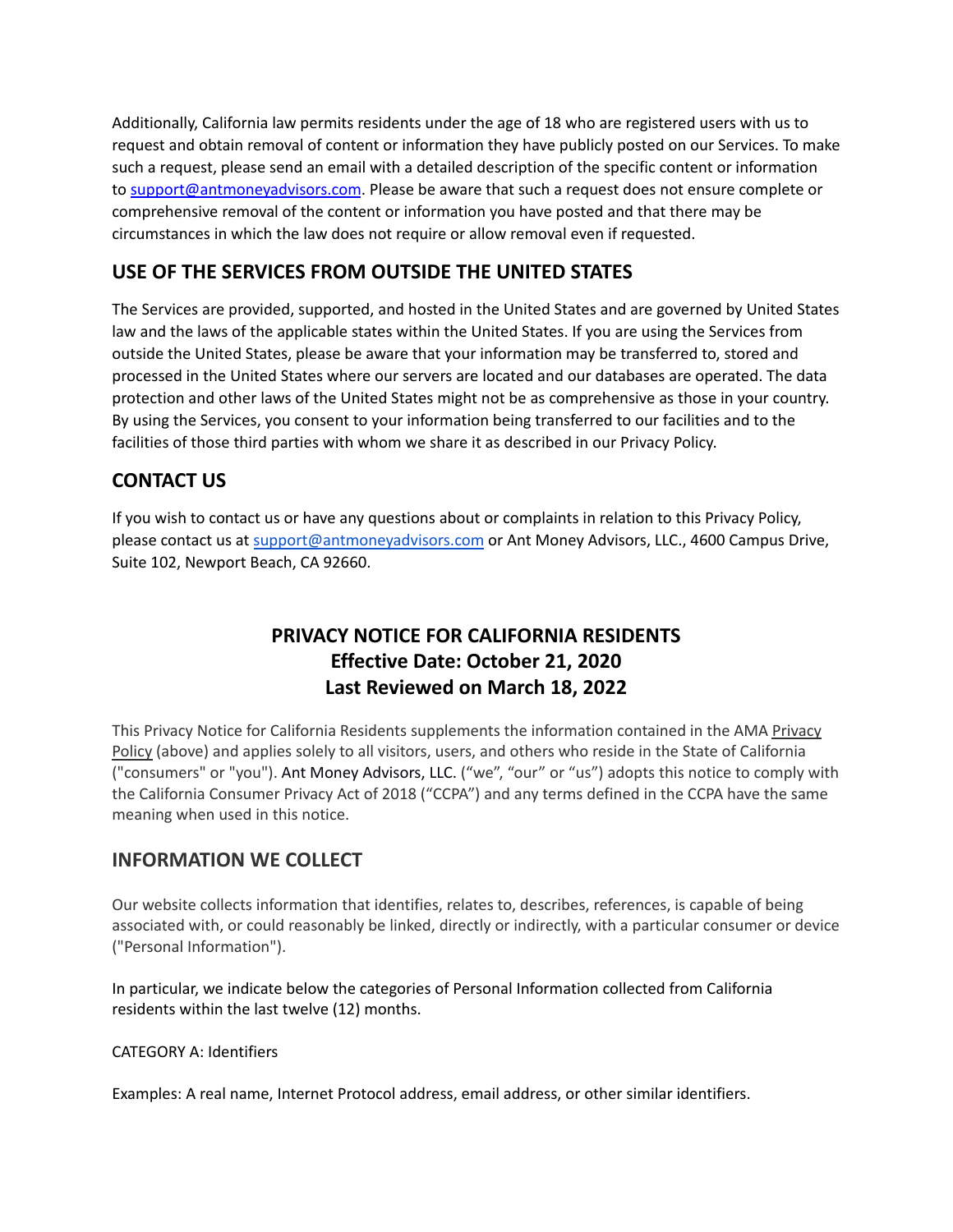### Collected: YES

CATEGORY B: Personal information categories listed in the California Customer Records statute (Cal. Civ. Code § 1798.80(e)).

Examples: A name, signature, Social Security number, physical characteristics or description, address, telephone number, passport number, driver's license or state identification card number, insurance policy number, education, employment, employment history, bank account number, credit card number, debit card number, or any other financial information, medical information, or health insurance information. Some Personal Information included in this category may overlap with other categories.

#### Collected: YES

CATEGORY C: Protected classification characteristics under California or federal law.

Examples: Age (40 years or older), race, color, ancestry, national origin, citizenship, religion or creed, marital status, medical condition, physical or mental disability, sex (including gender, gender identity, gender expression, pregnancy or childbirth and related medical conditions), sexual orientation, veteran or military status, genetic information (including familial genetic information).

Collected: YES

CATEGORY D: Commercial information.

Examples: Records of personal property, products or services purchased, obtained, or considered, or other purchasing or consuming histories or tendencies.

Collected: NO

CATEGORY E: Biometric information.

Examples: Genetic, physiological, behavioral, and biological characteristics, or activity patterns used to extract a template or other identifier or identifying information, such as, fingerprints, faceprints, and voiceprints, iris or retina scans, keystroke, gait, or other physical patterns, and sleep, health, or exercise data.

Collected: NO

CATEGORY F: Internet or other similar network activity.

Examples: Browsing history, search history, information on a consumer's interaction with a website, application, or advertisement.

Collected: YES

CATEGORY G: Geolocation data.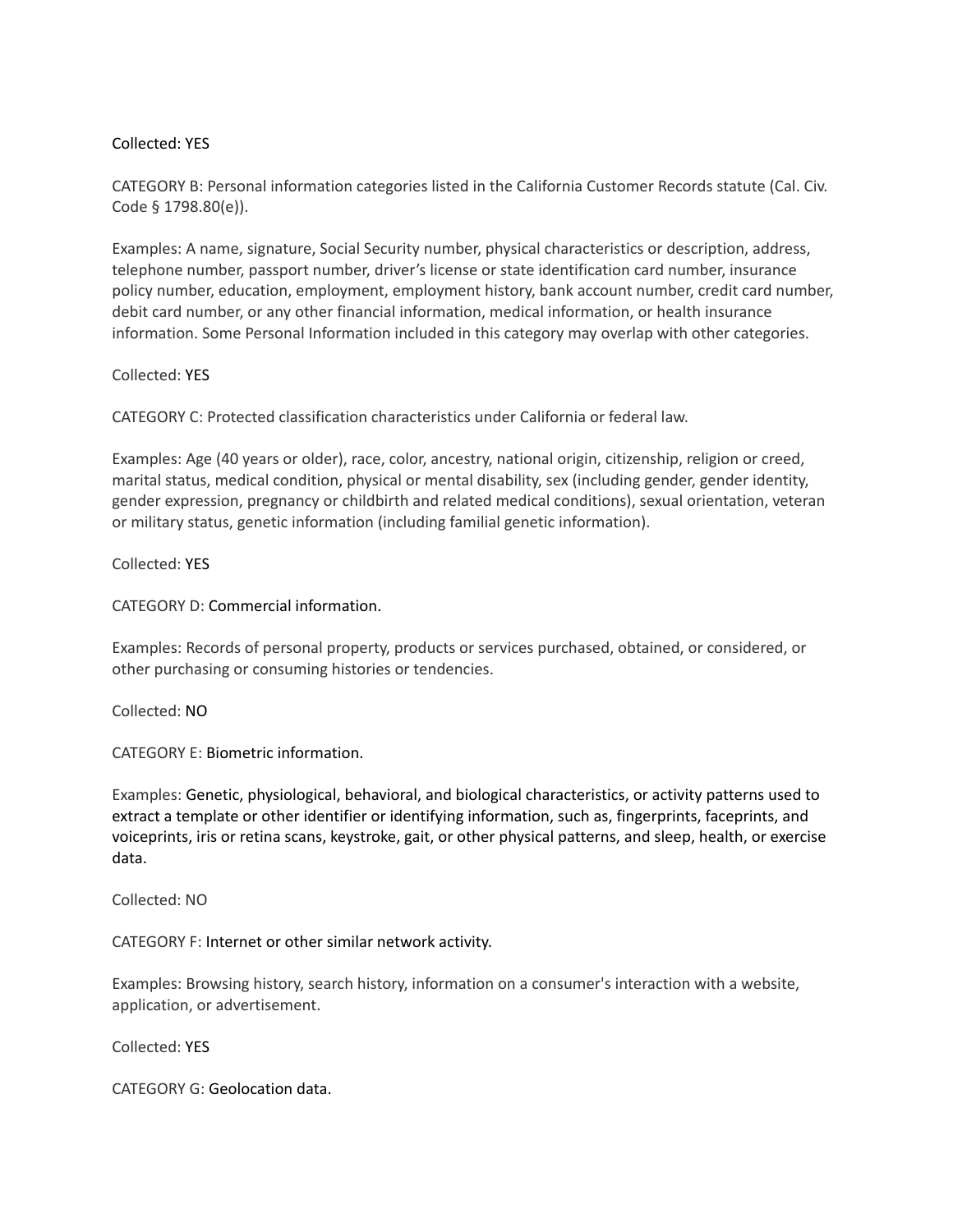Examples: Physical location or movements.

Collected: YES

CATEGORY H: Sensory data.

Examples: Audio, electronic, visual, thermal, olfactory, or similar information.

Collected: NO

CATEGORY I: Professional or employment-related information.

Examples: Current or past job history or performance evaluations.

Collected: YES

CATEGORY J: Non-public education information (per the Family Educational Rights and Privacy Act (20 U.S.C. Section 1232g, 34 C.F.R. Part 99)).

Examples: Education records directly related to a student maintained by an educational institution or party acting on its behalf, such as grades, transcripts, class lists, student schedules, student identification codes, student financial information, or student disciplinary records.

Collected: NO

CATEGORY K: Inferences drawn from other Personal Information.

Examples: Profile reflecting a person's preferences, characteristics, psychological trends, predispositions, behavior, attitudes, intelligence, abilities, and aptitudes.

Collected: YES

Personal information does not include:

\* Publicly available information from government records.

\* De-identified or aggregated consumer information.

\* Information excluded from the CCPA's scope, like: Health or medical information covered by the Health Insurance Portability and Accountability Act of 1996 (HIPAA) and the California Confidentiality of Medical Information Act (CMIA) or clinical trial data;

\* Personal Information covered by certain sector-specific privacy laws, including the Fair Credit Reporting Act (FRCA), the Gramm-Leach-Bliley Act (GLBA) or California Financial Information Privacy Act (FIPA), and the Driver's Privacy Protection Act of 1994.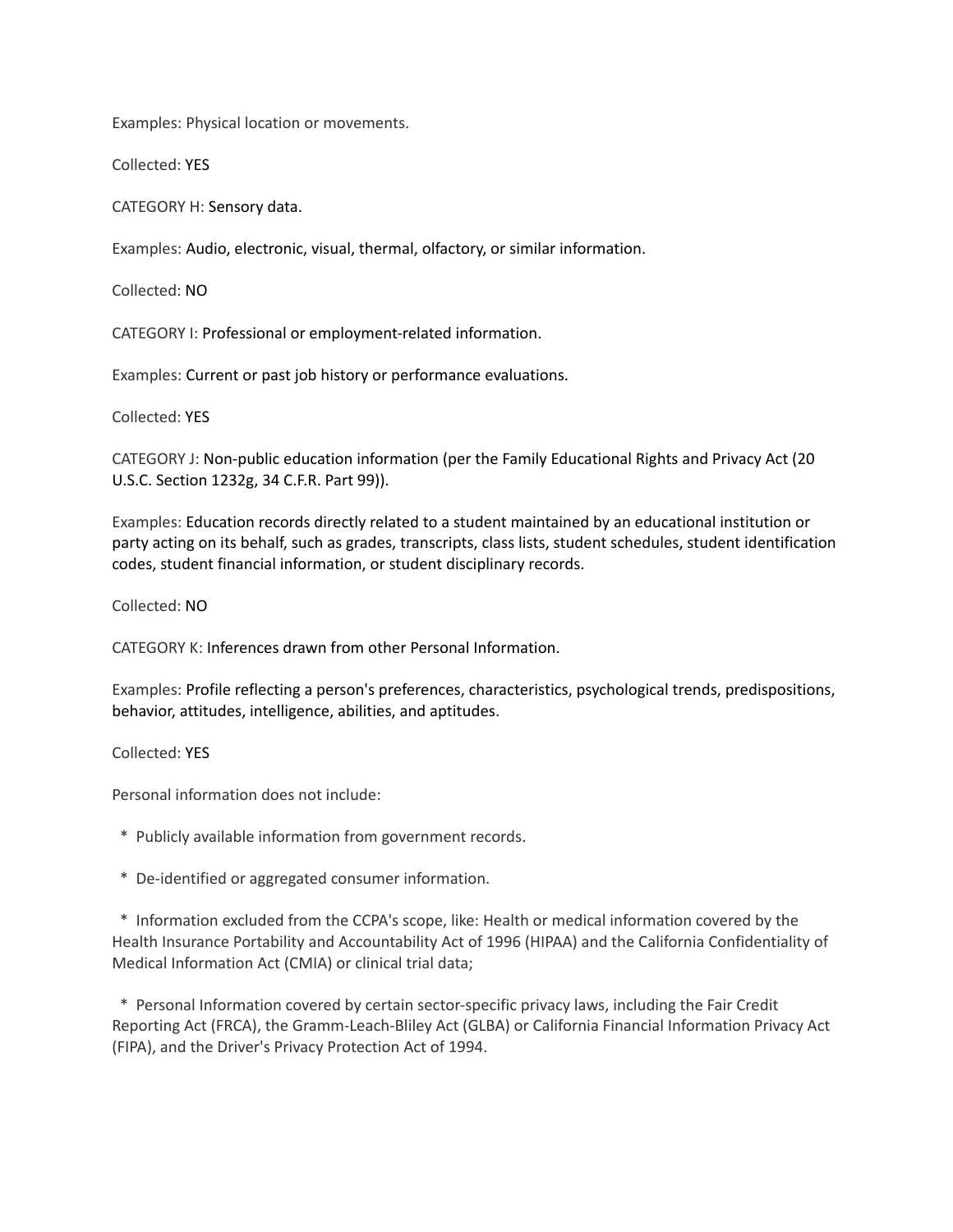We collect the categories of Personal Information listed above from the following categories of sources:

- \* Directly from you (for example, from forms you complete or products and services you purchase).
- \* Indirectly from you (for example, from observing your actions on our website).
- \* Otherwise as described in our Privacy Policy.

### **USE OF PERSONAL INFORMATION**

We may use, or disclose the Personal Information we collect for one or more of the following business purposes (a business purpose is defined as "the use of Personal Information for the business' or a service provider's operational purposes, or other notified purposes, provided that the use of Personal Information shall be reasonably necessary and proportionate to achieve the operational purpose for which the Personal Information was collected or processed or for another operational purpose that is compatible with the context in which the Personal Information was collected"):

\* To fulfill or meet the reason you provided the information. For example, if you share your name and contact information to ask a question about our products or services, we will use that Personal Information to respond to your inquiry. If you provide your Personal Information to purchase a product or service, we will use that information to process your payment and facilitate delivery. We may also save your information to facilitate new product orders or process returns.

- \* To provide, support, personalize, and develop our website, products, and services.
- \* To create, maintain, customize, and secure your account with us.
- \* To process your requests, purchases, transactions, and payments and prevent transactional fraud.

\* To provide you with support and to respond to your inquiries, including to investigate and address your concerns and monitor and improve our responses.

\* To personalize your website experience and to deliver content and product and service offerings relevant to your interests, including targeted offers and retargeted ads through our website, third-party sites, and via email or text message (with your consent, where required by law).

\* To help maintain the safety, security, and integrity of our website, products and services, databases and other technology assets, and business.

\* For testing, research, analysis, and product development, including to develop and improve our website, products, and services.

\* To respond to law enforcement requests and as required by applicable law, court order, or governmental regulations.

\* As described to you when collecting your Personal Information or as otherwise set forth in the CCPA.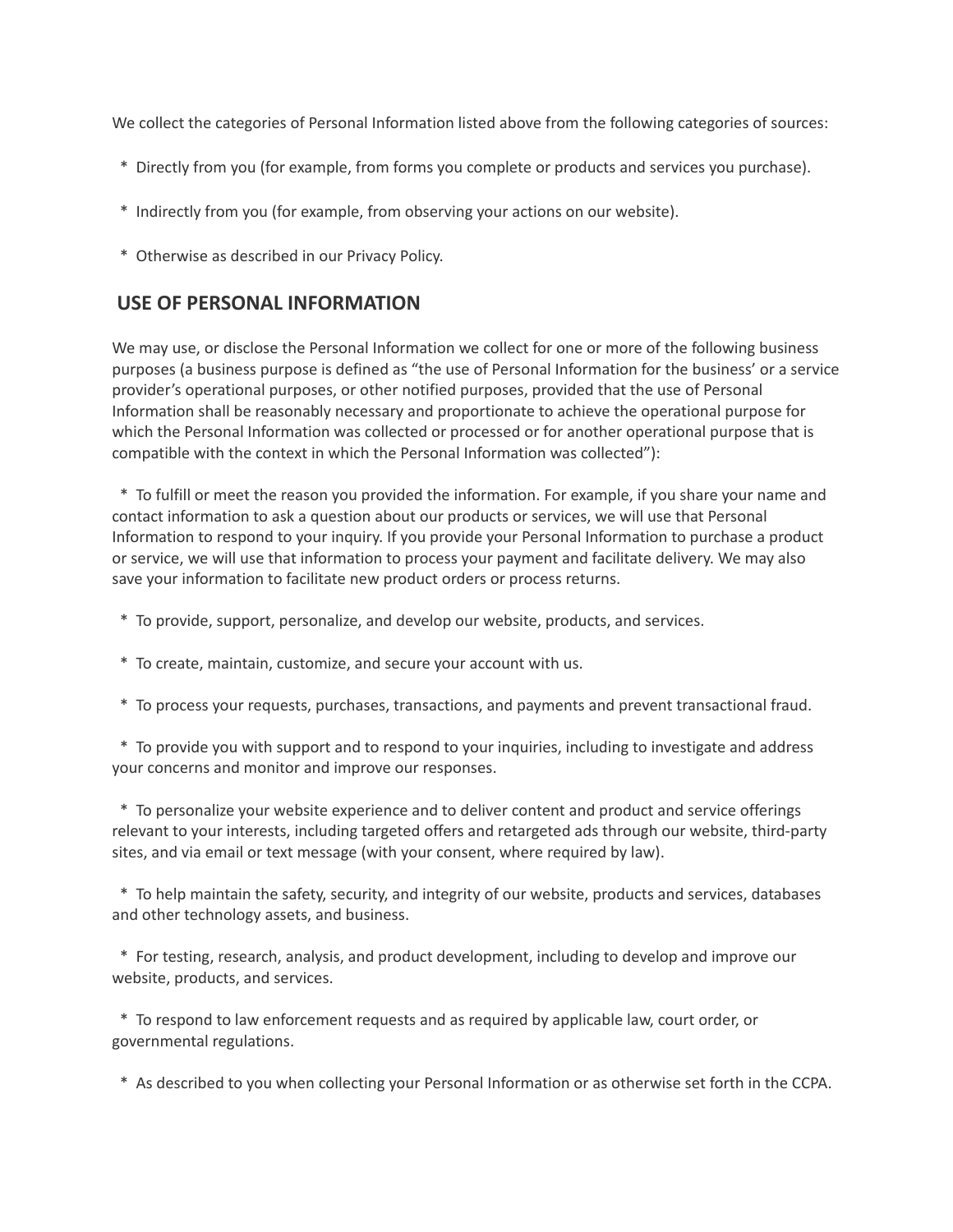\* To evaluate or conduct a merger, divestiture, restructuring, reorganization, dissolution, or other sale or transfer of some or all of our assets, whether as a going concern or as part of bankruptcy, liquidation, or similar proceeding, in which Personal Information held by us about our website users is among the assets transferred.

\* Otherwise as described in our Privacy Policy, including without limitation, engagement in retargeted ads via ad networks.

We will not collect additional categories of Personal Information or use the Personal Information we collected for materially different, unrelated, or incompatible purposes without providing you notice.

## **SHARING AND DISCLOSURE OF PERSONAL INFORMATION – THIRD PARTIES**

We may share your personal information as indicated above in our Privacy Policy (see above DO WE SHARE YOUR INFORMATION?).

## **DISCLOSURES OF PERSONAL INFORMATION FOR A BUSINESS PURPOSE - CATEGORIES**

In the preceding twelve (12) months, we have disclosed the following categories of Personal Information for a business purpose:

- \* Category A: Identifiers.
- \* Category B: California Customer Records Personal Information categories.
- \* Category C: Protected classification characteristics under California or federal law.
- \* Category F: Internet or other similar network activity.
- \* Category G: Geolocation data.
- \* Category I: Professional or employment-related information
- \* Category K: Inferences drawn from other Personal Information

## **SALES OF PERSONAL INFORMATION**

In the preceding twelve (12) months, we have not sold Personal Information to data brokers, aggregators, or to other third parties with transactions involving the transfer of our lists for monetary compensation. We have engaged in retargeted ads via ad networks; to opt out, visit our Privacy Policy above (See ONLINE ANALYTICS AND ADVERTISING).

## **YOUR RIGHTS AND CHOICES**

The CCPA provides consumers (California residents) with specific rights regarding their Personal Information. This section describes your CCPA rights and explains how to exercise those rights.

Access to Specific Information and Data Portability Rights

You have the right to request that we disclose certain information to you about our collection and use of your Personal Information over the past 12 months. Once we receive and confirm your verifiable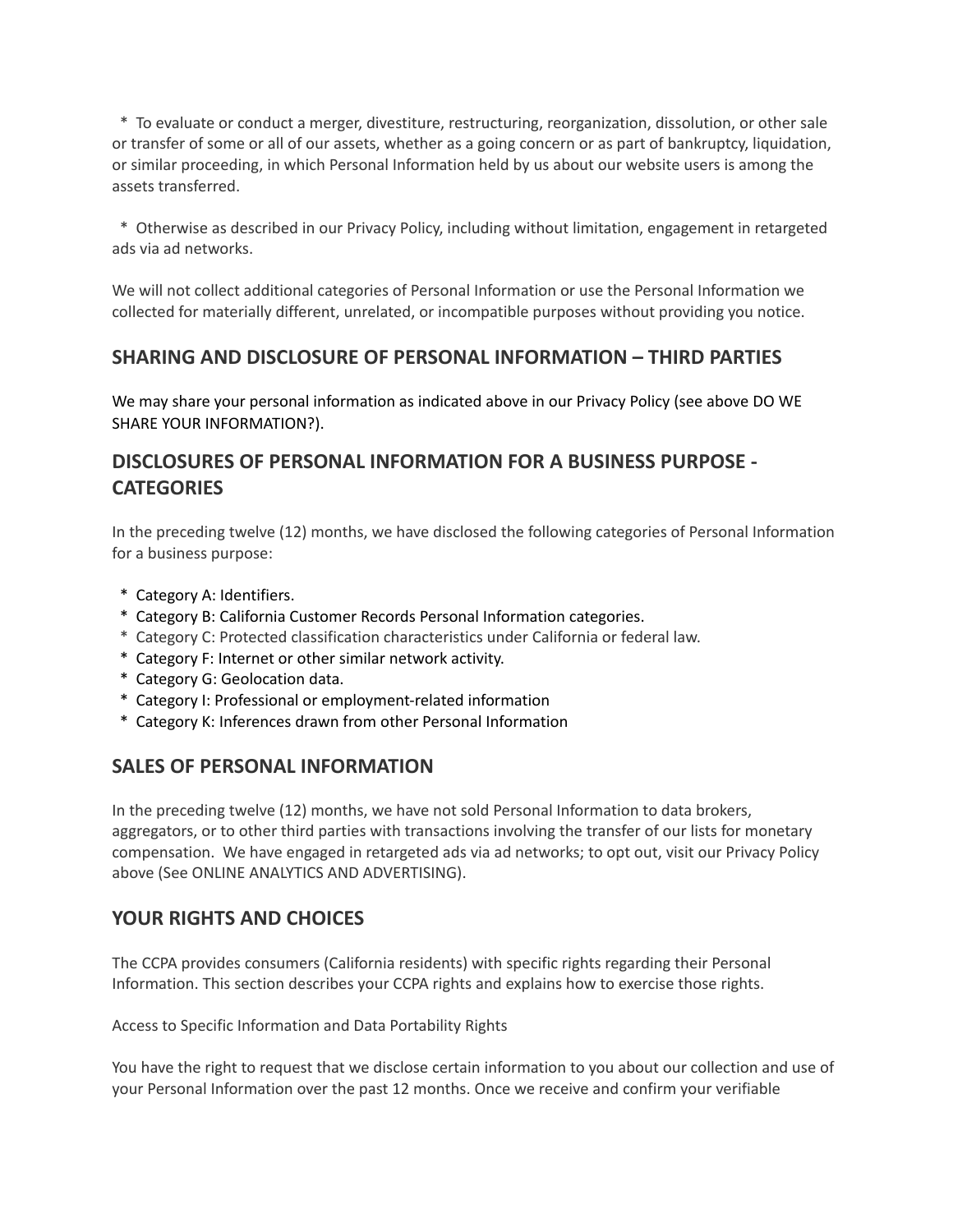consumer request (see EXERCISING ACCESS, DATA PORTABILITY, AND DELETION RIGHTS below), we will disclose to you:

- \* The categories of Personal Information we collected about you.
- \* The categories of sources for the Personal Information we collected about you.
- \* Our business or commercial purpose for collecting or selling that Personal Information.
- \* The categories of third parties with whom we share that Personal Information.

\* The specific pieces of Personal Information we collected about you (also called a data portability request).

- \* If we sold or disclosed your Personal Information for a business purpose, two separate lists disclosing:
- sales, identifying the Personal Information categories that each category of recipient purchased; and

- disclosures for a business purpose, identifying the Personal Information categories that each category of recipient obtained.

### **DELETION REQUEST RIGHTS**

You have the right to request that we delete any of your Personal Information that we collected from you and retained, subject to certain exceptions. Once we receive and confirm your verifiable consumer request (see EXERCISING ACCESS, DATA PORTABILITY, AND DELETION RIGHTS below), we will delete (and direct our service providers to delete) your Personal Information from our records, unless an exception applies.

We may deny your deletion request if retaining the information is necessary for us or our service provider(s) to:

\* Complete the transaction for which we collected the Personal Information, provide a good or service that you requested, take actions reasonably anticipated within the context of our ongoing business relationship with you, or otherwise perform our contract with you.

\* Detect security incidents, protect against malicious, deceptive, fraudulent, or illegal activity, or prosecute those responsible for such activities.

\* Debug products to identify and repair errors that impair existing intended functionality.

\* Exercise free speech, ensure the right of another consumer to exercise their free speech rights, or exercise another right provided for by law.

\* Comply with the California Electronic Communications Privacy Act (Cal. Penal Code § 1546 *et. seq.*) and other applicable laws.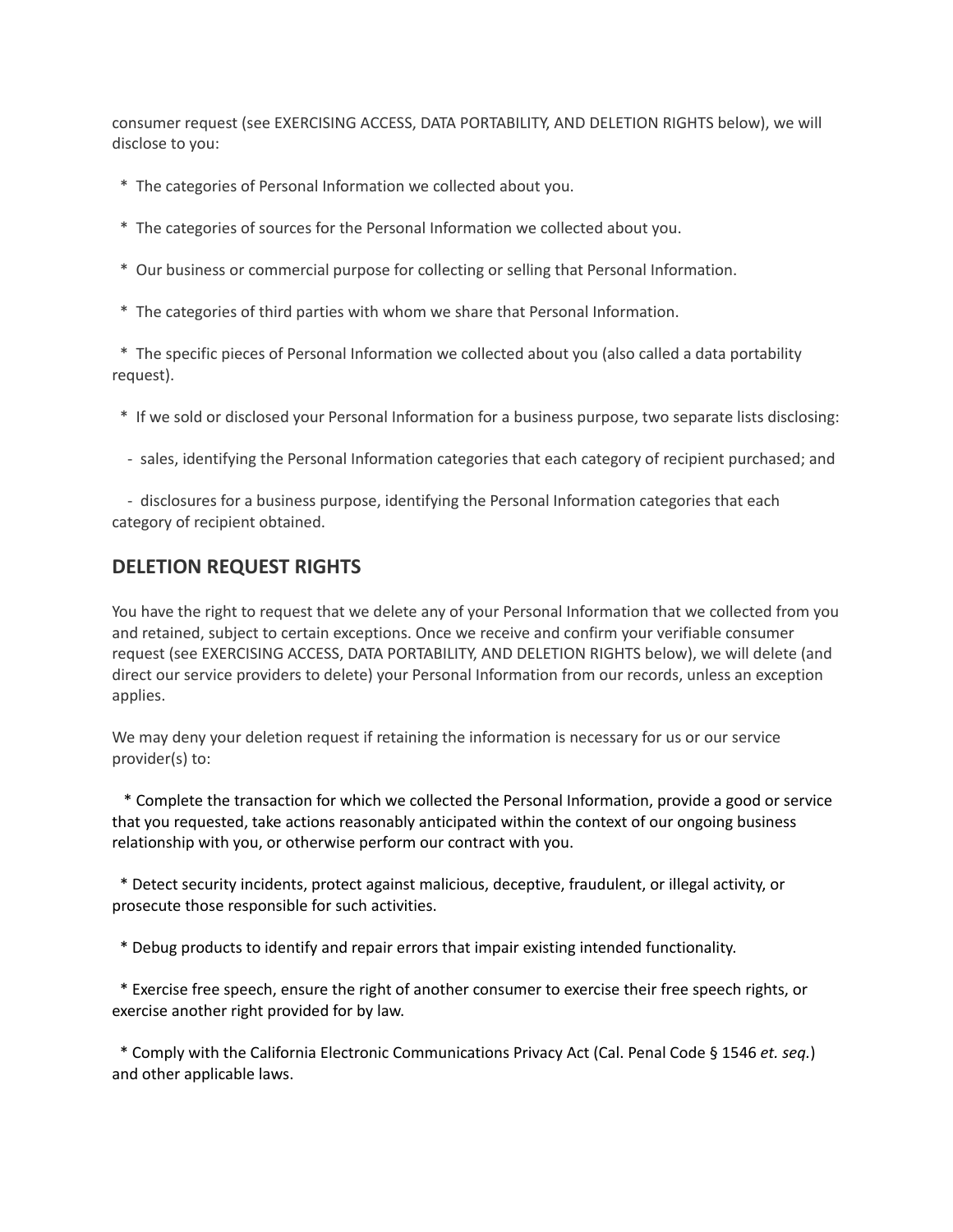\* Engage in public or peer-reviewed scientific, historical, or statistical research in the public interest that adheres to all other applicable ethics and privacy laws, when the information's deletion may likely render impossible or seriously impair the research's achievement, if you previously provided informed consent.

\* Enable solely internal uses that are reasonably aligned with consumer expectations based on your relationship with us.

\* Comply with a legal obligation.

\* Make other internal and lawful uses of that information that are compatible with the context in which you provided it.

# **EXERCISING ACCESS, DATA PORTABILITY, AND DELETION RIGHTS**

To exercise the access, data portability, and deletion rights described above, please submit a verifiable consumer request to us by emailing us with the contact information described below under CONTACT US.

Only you, or a person registered with the California Secretary of State that you authorize to act on your behalf, may make a verifiable consumer request related to your Personal Information. You may also make a verifiable consumer request on behalf of your minor child.

You may only make a verifiable consumer request for access or data portability twice within a 12-month period. The verifiable consumer request must:

\* Provide sufficient information that allows us to reasonably verify you are the person about whom we collected Personal Information or an authorized representative.

\* Describe your request with sufficient detail that allows us to properly understand, evaluate, and respond to it.

We cannot respond to your request or provide you with Personal Information if we cannot verify your identity or authority to make the request and confirm the Personal Information relates to you.

Making a verifiable consumer request does not require you to create an account with us. However, we do consider requests made through your password protected account sufficiently verified when the request relates to Personal Information associated with that specific account.

We will only use Personal Information provided in a verifiable consumer request to verify the requestor's identity or authority to make the request.

For instructions on exercising sale opt-out rights, see PERSONAL INFORMATION SALES OPT-OUT AND OPT-IN RIGHTS below.

### **RESPONSE TIMING AND FORMAT**